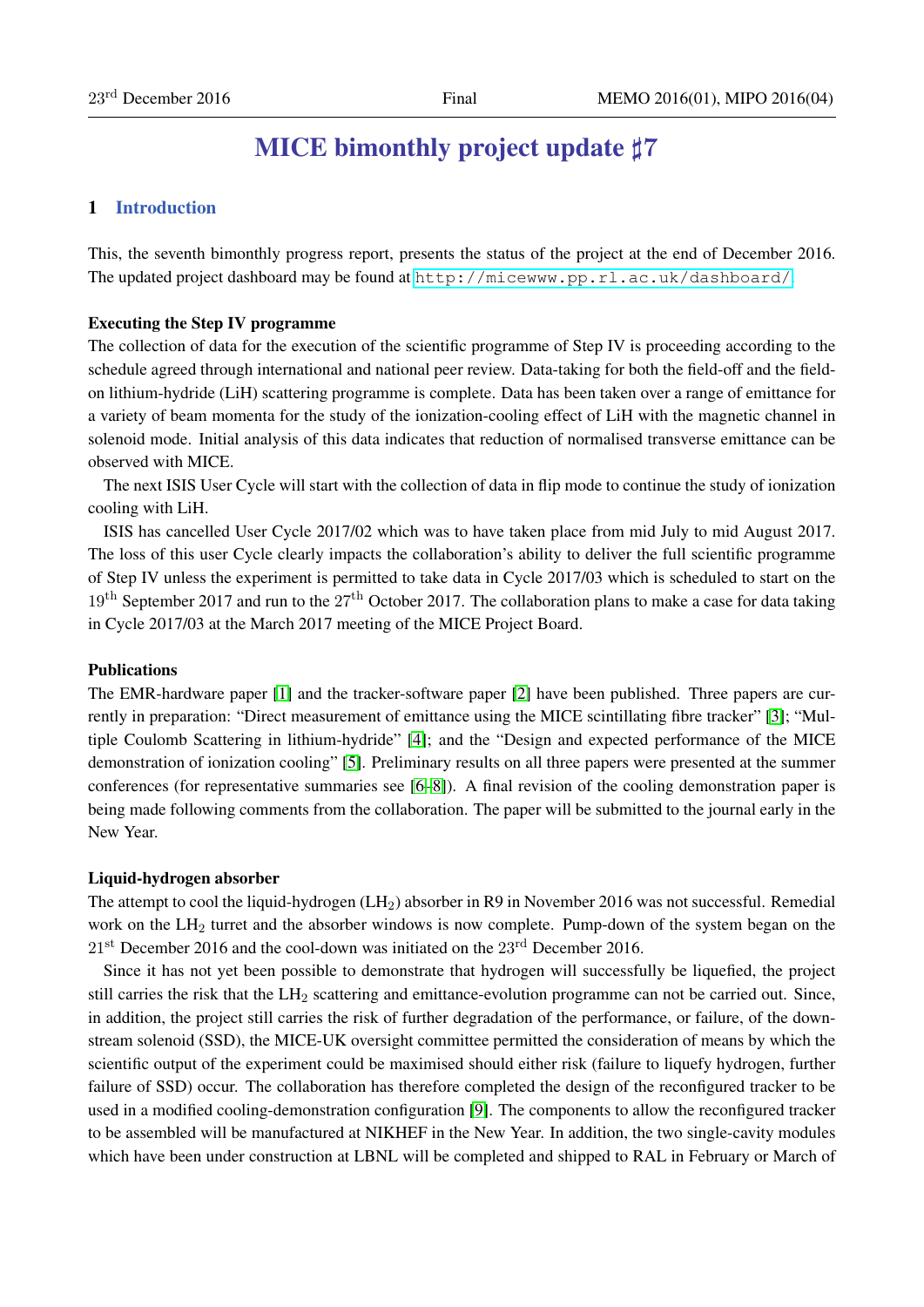2017. The collaboration has therefore made it possible to deliver a first-rate scientific programme in the event of one or both of the risks mentioned above being realised.

## Personnel changes

Over the reporting period, K. Long has been elected Spokesman for a second term and A. Bross has been reappointed as Deputy Spokesman. C. Rogers (STFC, ASTEC), D. Rajaram (IIT) and J. Pasternak (Imperial) will continue as Physics Coordinator, Software and Computing Coordinator and Accelerator Integration Scientist respectively. P. Hanlet (IIT), who is presently the Experiment Integration Scientist and Controls and Monitoring Coordinator will leave the experiment in February 2017. A. Kurup (Imperial) will take over the Controls and Monitoring Coordinator role and P. Hodgson (Sheffield) will take on the Experiment Integration Scientist role. P. Hanlet is also the on-site expert for the spectrometer solenoids. Negotiations are underway to define the necessary continuation of on-site expert cover for the spectrometer solenoids.

## Upgrade proposal

The high-quality data that has been collected through the smooth operation of the experiment at Step IV has allowed the collaboration to devise an upgrade to the Step IV configuration by which a demonstration of ionization cooling could be delivered. The upgraded experiment is based on the configuration described in [\[9\]](#page-9-7). It is the collaboration's intention to bring forward a fully costed proposal for the minimum upgrade necessary to deliver a cooling demonstration in time for it to be considered by the MICE Project Board at its next meeting.

## International context

The CERN Director General has initiated the "Physics Beyond Colliders" workshop to study scientific opportunities for CERN that fall outside the LHC programme. The possibility that a muon storage ring (nuSTORM) could be implemented at CERN to allow precise and detailed measurements of neutrino-nucleus cross sections to be made will be studied as part of this workshop.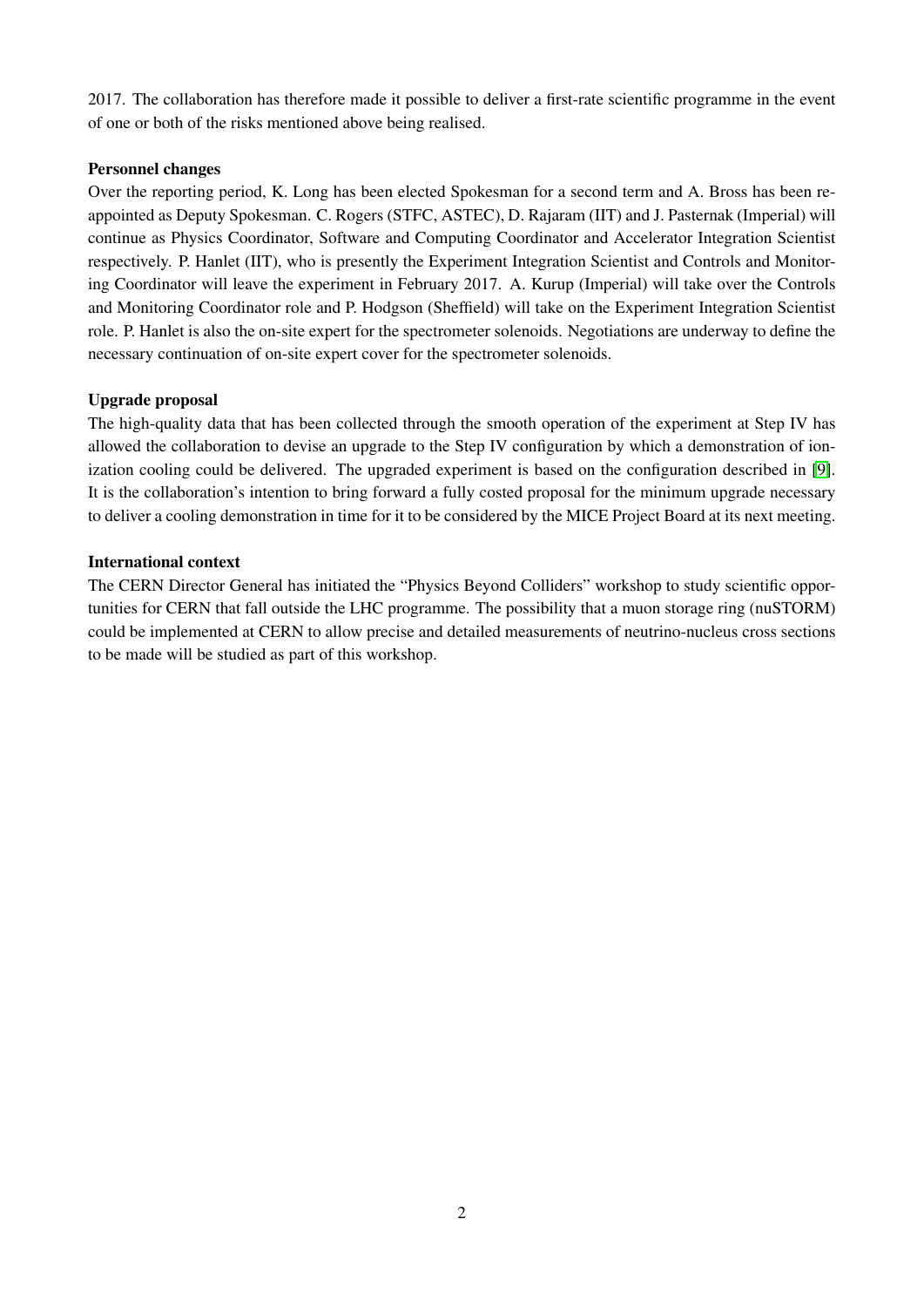## 2 Data taking and analysis

## 2.1 Operations

Over the reporting period ISIS have completed User Cycles 2016/03 and 2016/04. In 2016/03 MICE operated a 16-hour per day shift cycle. 160 shifts were offered to the collaboration with 150 taken up. The spectrometer solenoids and focus coil were all operating during the Cycle; Cycle 2016/03 was the first in which data was taken with the entire magnetic channel energised. The second user cycle, 2016/04, was, if anything, even more successful. A full 24-hour/7-day data-taking programme was executed. All 155 allocated shifts were taken up. All channel magnets were operational over the full Cycle.

The data-taking program included multiple-scattering and energy-loss measurements with a lithium-hydride absorber and a series of investigations into emittance evolution using beams of different momentum and emittance. The latter series of the measurements required the spectrometer solenoids and the focus coil to be ramped to five different settings. The channel magnets operated flawlessly, ramping to each requested setting without problems and operating stably during changes of current. The stable operation of the full channel and 24-hour data-taking allowed as much data to be taken during 2016/04 as was taken since January 2016. Figure [1](#page-2-0) shows the integrated number of particle triggers collected this year;  $88.9 \times 10^6$  triggers were collected.



<span id="page-2-0"></span>Figure 1: The integrated number of particle triggers collected by the MICE experiment in 2016. The shaded bands highlight the ISIS user cycles during which MICE was operational. MICE has collected just under  $90 \times 10^6$  particle triggers this year.

The next User Cycle, 2016/05, begins on the 14<sup>th</sup> February 2017 and lasts for 6 weeks. The data-taking plans for this Cycle are still under discussion. The LiH emittance programme will be completed by taking data in flip mode. Details of the run plan will be agreed in January 2017. During the 2016/05 Cycle the decision on whether to power the M2 coil in SSD will be made and the measurement program adjusted according to the outcome of this decision.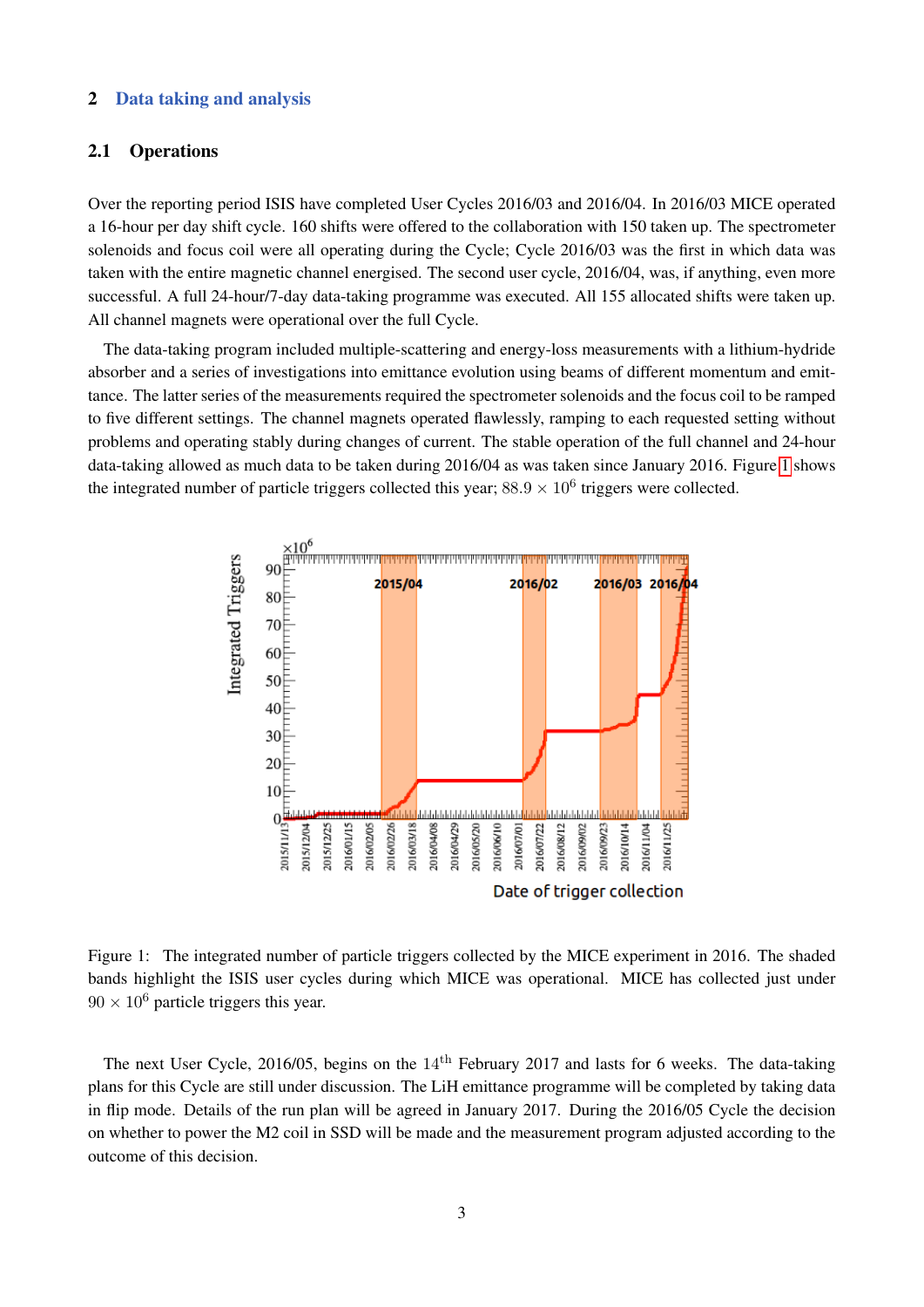#### 2.2 Analysis

Over the review period the paper documenting the construction and performance of the EMR [\[1\]](#page-9-0) and the paper describing the tracker software [\[2\]](#page-9-1) have been published. Three papers are currently in preparation: "Direct measurement of emittance using the MICE scintillating fibre tracker" [\[3\]](#page-9-2); "Multiple Coulomb scattering in lithium-hydride" [\[4\]](#page-9-3); and the "Design and expected performance of the MICE demonstration of ionization cooling" [\[5\]](#page-9-4). Preliminary results on all three papers were presented at the summer conferences (for representative summaries see [\[6–](#page-9-5)[8\]](#page-9-6)). The key results were summarised in our last report [\[10\]](#page-9-8).

In the emittance-measurement paper, the collaboration will demonstrate the reconstruction of the emittance of the beam entering the upstream solenoid. The publication is based on a short run with a field of 4 T in the upstream solenoid that was taken in the autumn of 2015. At present analysis is focused on the determination of the systematic uncertainties. In particular, particles incident on the upstream solenoid may pass through the mechanism that actuates the diffuser. The mechanism, together with the diffuser plates in the "out of beam" position, presents a significant amount of material to the beam causing the particles that pass through it to loose a substantial amount of energy. Tracks reconstructed in the tracker have been extrapolated to the position of the diffuser, those that pass too close to the edge of the diffuser mechanism are rejected. The effect of uncertainties on the detector response on the measured emittance and z-momentum have been assessed by comparison of data with Monte Carlo simulation. The resulting uncertainties are considerably lower than the statistical errors of the small data sample.

The scattering paper will report the measurements of multiple Coulomb scattering of muons on lithium hydride using the field-off data taken in the winter and spring of 2016. Over the reporting period work has focused on the estimation of systematic uncertainties. The dominant uncertainty is that related to the estimation of muon momentum from the time-of-flight detectors, which is due to the non-co-axial trajectory of muons used in the analysis. A new study has been added to compare the scattering width with semi-analytical models of scattering in many different momentum bins. A first meeting of the lead authors of the scatting paper and the "MICE internal" referees recommended several refinements to the paper. A new analysis was requested to assess more carefully the bias introduced by acceptance and detector inefficiency. This work is now underway.

The demonstration-of-ionization-cooling paper has been approved by the internal referees and distributed for comment to the collaboration. The revised paper will be distributed once more early in the New Year before it is submitted to the arXiv and the Physical Review Accelerators and Beams (PRAB).

#### 2.2.1 Analysis of data collected during ISIS User Cycle 2016/03

During ISIS User Cycle 2016/03 field-on data was collected to complete the LiH multiple-Coulomb-scattering programme and to study energy loss.

The measured momentum-loss distribution is compared to simulation in figure [2.](#page-4-0) The simulated momentumloss distribution is strongly influenced by experimental (detector and reconstruction) effects. After experimental effects have been taken into account, the simulated momentum-loss distribution is in reasonable agreement with the data. Work is ongoing to remove instrumental effects from the momentum-loss distribution through deconvolution.

The field-on measurement of multiple Coulomb scattering in the absorber is also progressing. The advantage of this analysis is that muons that undergo large angle scatters are transported along the beam line. This enables an analysis of the tails of the multiple-Coulomb-scattering distribution to be made. The tracks have been extrapolated to the absorber and the change in angle of the tracks due to scattering in the absorber has been studied. At present the analysis is focused on validating the track-extrapolation routines and understanding issues related to magnet alignment.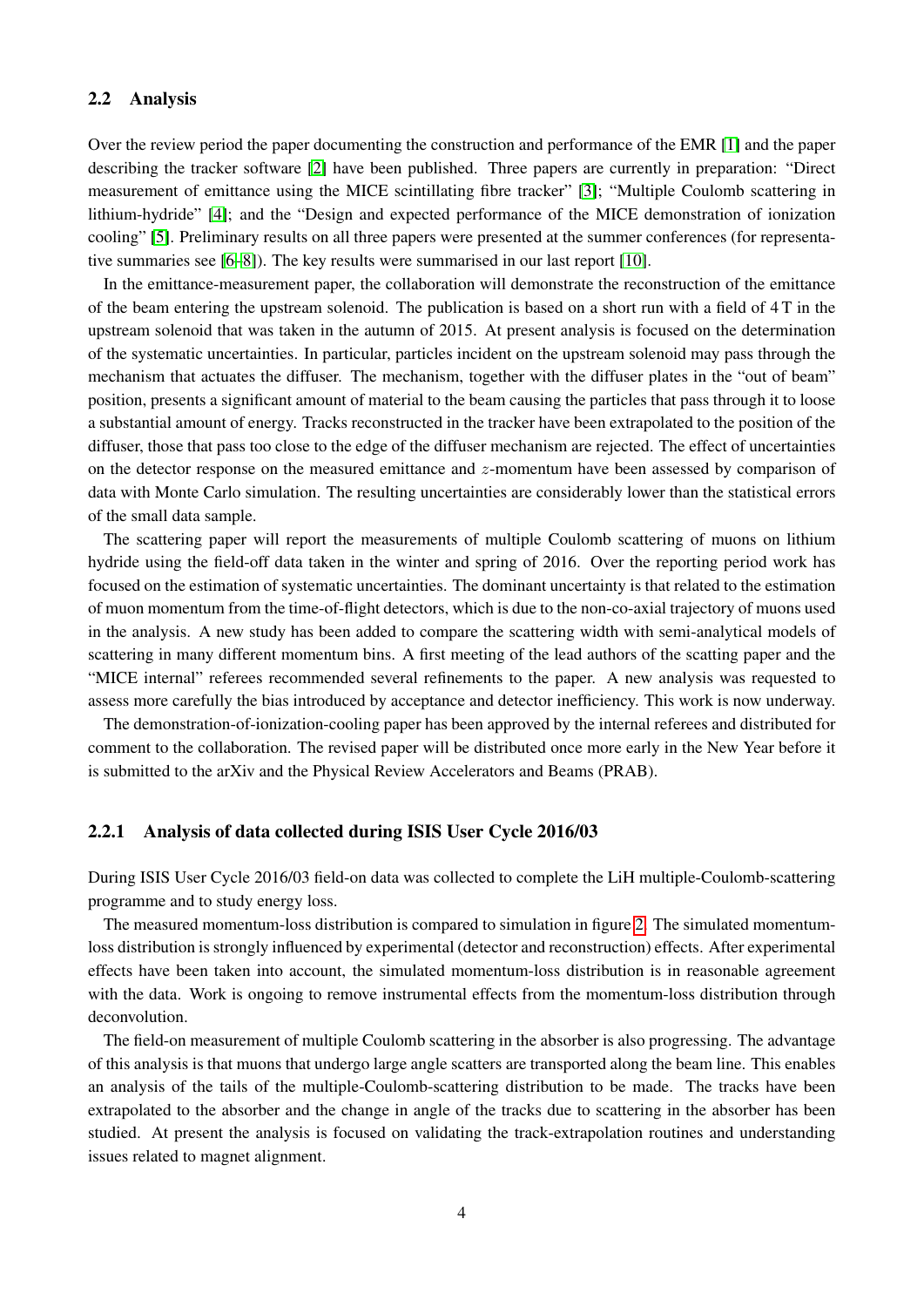

<span id="page-4-0"></span>Figure 2: Measured change in momentum for a set of muons passing through the lithium-hydride absorber is shown as the black histogram. The simulated momentum-loss distribution is shown in red ("MC Truth"). The simulated momentum-loss distribution after detector and reconstruction effects have been taken into account is shown in blue ("MC Recon").

## 2.2.2 Data collection during ISIS User Cycle 2016/04

During ISIS User Cycle 2016/04 data was collected to study the evolution of normalised transverse emittance in the magnetic channel. Data was taken with a number of different momentum and focusing conditions to study the dependence of the emittance change on these parameters. Preliminary analysis indicates that the behaviour of the lattice is in agreement with that expected from Monte Carlo simulations. Analysis of tracks extrapolated from the upstream tracker to the downstream tracker indicates that mean trajectory offsets are at the level of a few millimetres, which is consistent with the known precision of the magnetic-field alignment. A deficit of tracks in the downstream tracker has also been observed. Initial studies indicate that the hardware performance is compatible with cosmic and test-beam exposures and with data collected earlier this year in the MICE Hall. Potential issues related to the efficiency of the pattern recognition in the downstream tracker are being explored.

Figure [3](#page-5-0) shows the distribution of transverse amplitude for samples of the data taken at 140 MeV/c with nominal input emittance of 6 mm and 10 mm. Good muons are defined to be those that pass through the whole apparatus, i.e. these muons are measured in both the upstream and in the downstream trackers. Transverse amplitude is calculated at the tracker reference surface (the measurement surface of the station closest to the absorber). The transverse-amplitude distribution of muons observed in the upstream tracker that are not observed downstream indicates that transmission losses are dominated by muons with a large transverse amplitude upstream of the absorber. If the combination of energy loss in the LiH and the optics of the channel are such as to produce ionization cooling, then the population at low transverse amplitude measured in the downstream tracker should be larger than that measured in the upstream tracker. Figure [3](#page-5-0) shows an indication of such an effect in the 6 mm data. In the 10 mm data, an excess of events at low transverse amplitude is observed in the downstream distribution for transverse amplitudes below  $\sim 20$  mm. This is the first indication that the international Muon Ionization Cooling Experiment will be able to demonstrate, and study, ionization cooling in the MICE Muon Beam.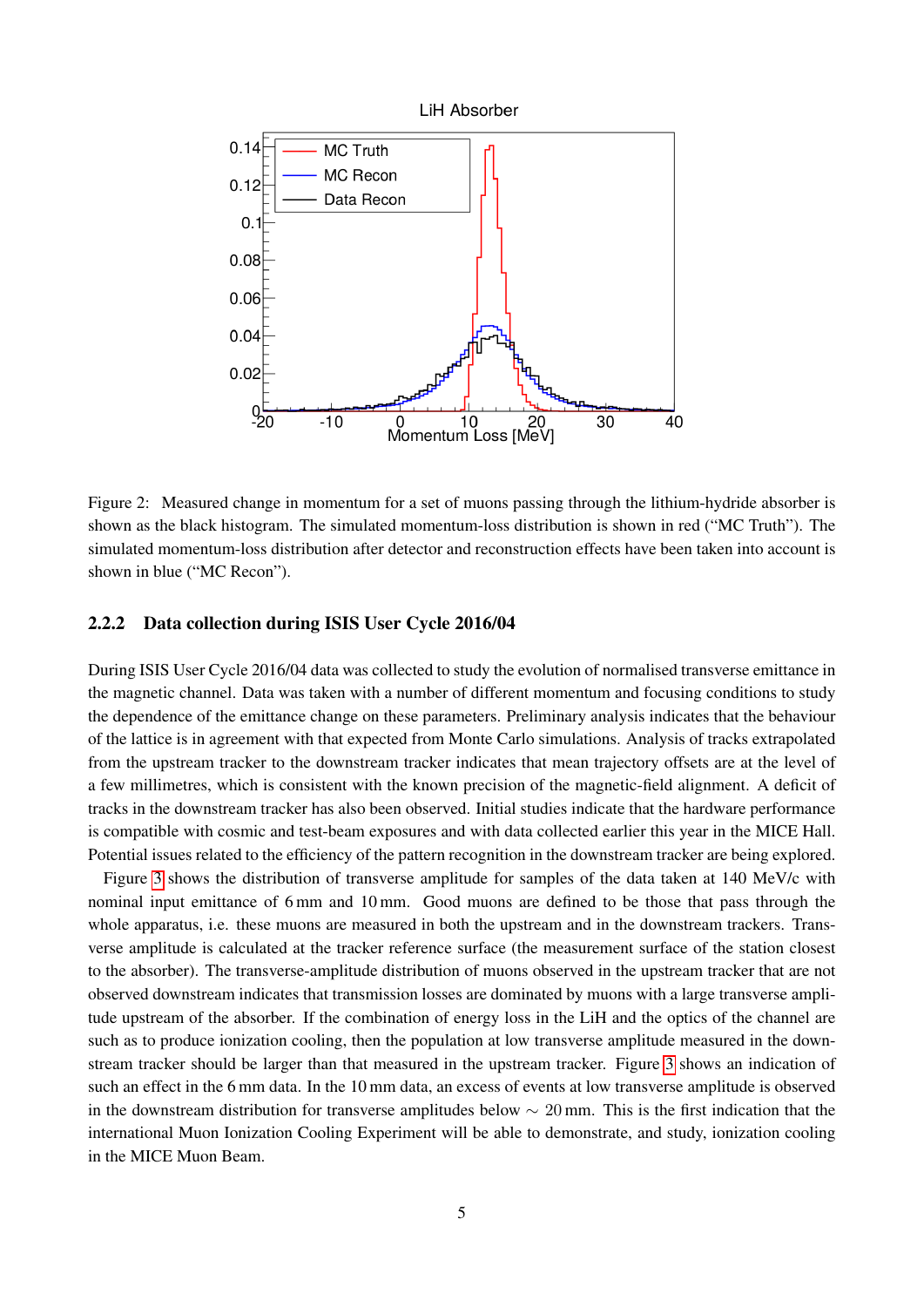

<span id="page-5-0"></span>Figure 3: Distributions of transverse amplitude measured at the upstream and downstream tracker reference surfaces for 140 MeV/c beams with nominal input emittance of 6 mm (left panel) and 10 mm (right panel). Muons observed in the detectors upstream and downstream of the lithium-hydride absorber are labelled good muons ("good  $\mu$ "). The distribution of transverse amplitude at the reference surface of the upstream (downstream) tracker is shown in green (blue). Muons observed in the upstream tracker that do not appear in the downstream tracker are labelled bad muons ("bad  $\mu$ "). The distribution of transverse amplitude for bad muons at the reference surface of the upstream tracker is shown in red.

## 3 Magnet commissioning

#### 3.1 Spectrometer solenoids

Final upgrades to the spectrometer-solenoid quench-protection systems (hardware and software) are now complete. The principal upgrades implemented include:

- The implementation of new QPS software that is able to validate the duration of the "External Trip Fault" signal to prevent the opening of the contactors due to large, sharp spikes in the noise generated by the power-supply-interlock systems; and
- The disabling of the HTS and LTS signals from the quench-detectors for the "F" and "G" leads of SSD. These leads are the "return" from the "end" coils and are subject to large noise signals due to a short between voltage taps. The end coils in SSD will not be used and these leads may therefore safely be disconnected.

In addition, work to increase the stability of the power-supply control systems has continued; almost all issues have now been addressed. Some communication issues remain with the AMI 420 controllers that interface to the TDK-Lambda Genesys power supplies. Work on communication with the AMI 420s will continue in the Christmas 2016 ISIS shutdown.

During the testing of SSD with current it was observed that the voltage signals recorded on the LTS and HTS leads are relatively high. These voltages are proportional to the rate of change of the magnet current  $\left(\frac{dI}{dt}\right)$ . Further investigation revealed that there is a short between two voltage-tap wires: VTL-04 (F lead bottom end of HTS) and VTL02 (G lead bottom end of HTS). Since these voltage taps are responsible for the voltage measurements on both the LTS and the HTS segments of the F and G leads, all four voltage segments showed voltages proportional to the voltage drop across the centre coil. Based on these results, the voltage taps for the F and G leads of SSD were disconnected. In the upstream spectrometer solenoid (SSU), the trim coils can be used, since the magnet has no voltage-tap or ground-fault issues.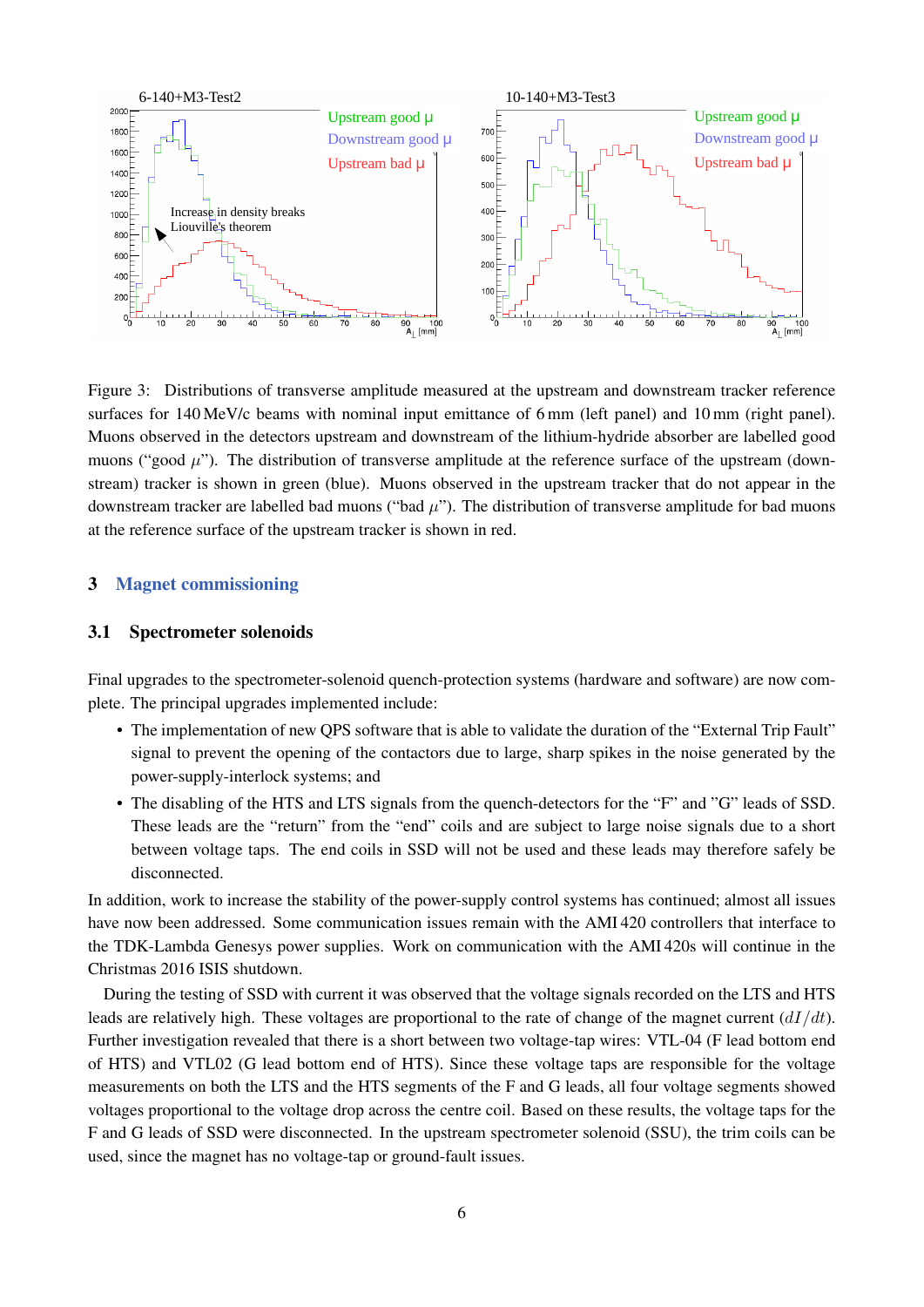The control issues with the Lakeshore 625 power supplies, which provide the "trim current" for the end coils, have been resolved. To simplify the system, the end coils are not presently in use. As noted above, the end coils on SSD will not be used because of the short between voltage taps. To simplify the system, the trim coils are not presently in use on SSU. The absense of operation of the end coils does not affect the efficiency of the pattern recognition. The additional, small, non-linearity in the magnetic field will be taken into account in the final track fit.

The parameters in the spectrometer solenoid QPS have been optimised. The systems have now been in stable operation for many weeks. The "External Fault Trip" validation time was set to 650 msec, which has suppressed "sympathetic" contactor opening during tests.

A simulation of forces on the SS cold masses has been completed and no operational issues have been identified with any of the magnet settings that have currently been proposed. The estimated forces are also below those experienced during testing at the manufacturer.

## 3.2 Focus-coil module

Over the reporting period the cooling-water supply was stabilised. The  $18\degree$ C supply-water temperature improved the cryogenic performance; the system is able to control the pressure using the heater both at rest and at field (up to  $\sim 100$  A, to date). There is no indication that there would be a degradation at higher currents. The pressure within compressor/cold-head circuit has been monitored and adjusted slightly to 340 psi. This allowed a good cryogenic performance to be established such that the module can fill itself with helium slowly from a supply of room-temperature gas.

The axial magnetic-displacement force has been added to the mimic, allowing very simple and immediate information on the magnetic interaction with the spectrometer solenoids to be recorded. This has been used to validate the finite-element calculations of the inter-module forces mentioned above. The maximum external magnetic force measured on the focus-coil cold mass to date has been 13 Tons.

## 4 Schedule

Over the reporting period a significant number number of mechanical works have been completed, including:

- The repair of two air conditioning units in MICE Hall;
- The installation of a fifth air-conditioning unit to provide additional cooling capacity and redundant coverage for any future issues that might arise with the environmental controls;
- Commissioning of an additional external chiller in the MICE Hall "loading bay" to provide fail-over cooling capacity for the superconducting magnets should the "roof system" fail;
- The re-configuration and re-commissioning of the roof-based cooling system. This work was carried out with assistance from ISIS;
- The separation of the cooling systems for the superconducting and warm magnet systems. This allows the use of "town water" for the cryocooler compressors while retaining low conductivity in the warm-magnet and warm-magnet power-supply circuits;
- The commissioning of the new warm-magnet water-system, including the controls and monitoring and integration into the experiment's EPICS system;
- The service of the decay solenoid fridge system including a new "air-end" for the Kaeser compressor; and
- The checking of the PRY and superconducting-magnet-support-bolt torques.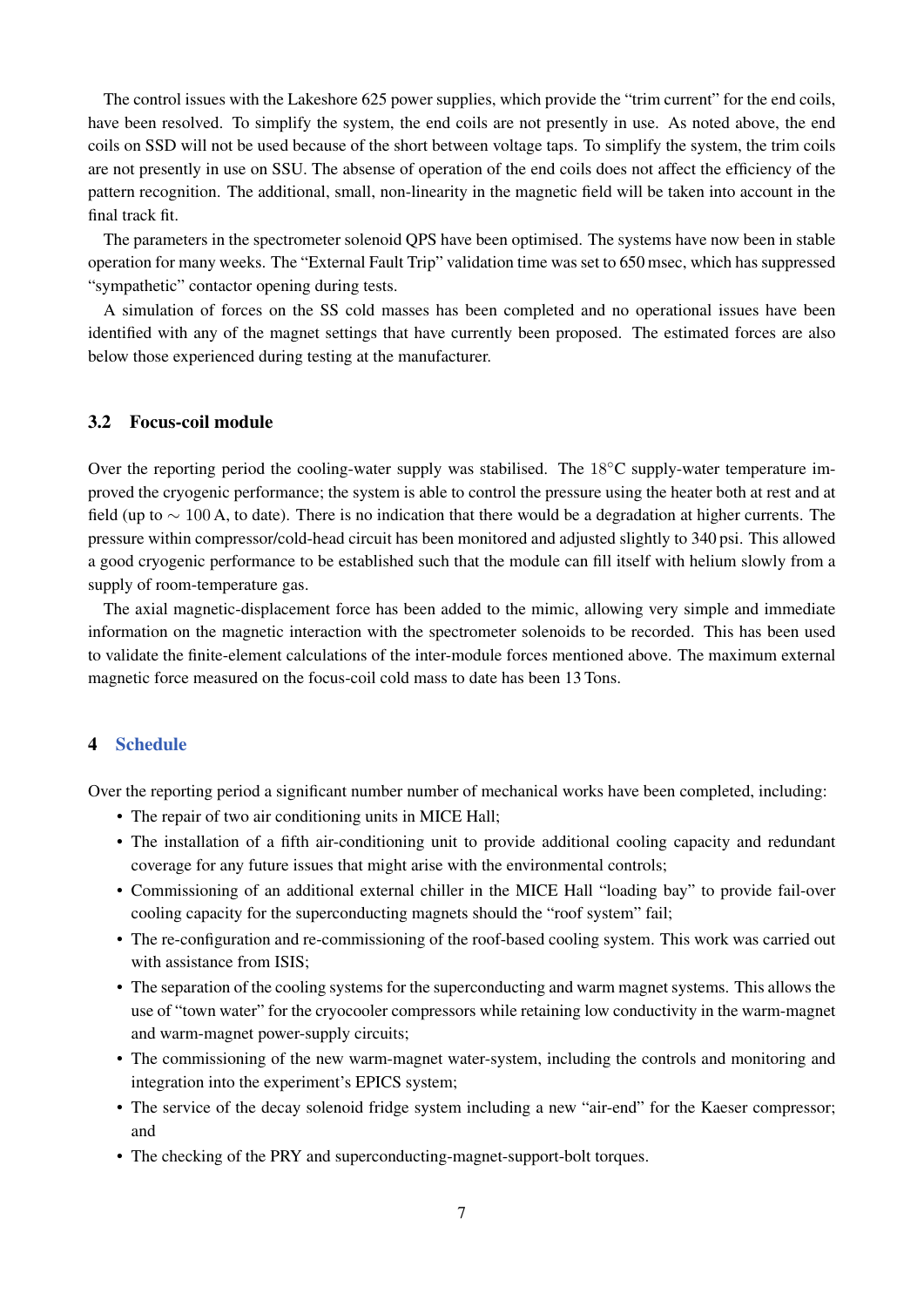A number of important modifications to the controls and monitoring systems have also been completed, including:

- Increased protection to operator error in both the spectrometer-solenoid and focus-coil control systems an essential addition when moving to routine operations;
- Written operating procedures for the FC and SS magnets;
- Improved quench-protection for the spectrometer solenoids including compensation for voltages induced by the ramping of the FC magnet. The upgraded system has the benefit that it records the relative timings of all current excursions in the EPICS control-and-monitoring system, an important addition when quench propagation needs to be determined after a trip event;
- The addition of a "spike catcher" to the quench logging to allow the capture and study of events below the quench-detector trip threshold—this to aid diagnosis of signals seen on the SS voltage tap connections during running;
- Improved quench logging for the FC magnet system; and
- Implementation of communication delays to serial communications for the Lakeshore, Cryo-mech and AMI systems. In conjunction with "rogue-value detection" software (comparison of received values with the preceding 5 values and rejection of the value if a large discrepancy is found) has completely eliminated errors from the Lakeshore systems. The Cryo-mech and AMI systems are also much improved. This work was not completed prior to the start of the ISIS User Cycle 2016/03 and will be been picked in the Christmas 2016 shutdown.

Commissioning of the magnet string to a nominal field of 3 T in the spectrometer solenoids was completed on Friday 16th September 2016. During commissioning of the magnet string additional noise was measured on one of the voltage taps from the trim/centre coil connections in SSD, which temporarily prevented use of the active ground fault detection system. The problem has now been mitigated by the supply of heated air flow to keep the connectors dry. The problem was compounded by the impedance to ground presented by the magnet trim power supplies which are not fully floating. A study of the effect on the analysis of a failure to use the end coils was performed and demonstrated that the absence of the end coils did not degrade the pattern recognition performance. Since the small field non-uniformity can be accommodated in the final track fit, it was decided to simplify the spectrometer-solenoid power-supply system by removing the trim supplies from the circuit. This removed a number of sources of noise from the QPS system without impairing magnet protection and has allowed trouble-free operation of the superconducting magnet systems during ISIS 2016/04.

The focus coil was extracted from the beam line and the LiH absorber was inserted during the short ISIS shutdown between ISIS 2016/03 and ISIS 2016/04. During this operation an autonomous ramp of one of the match coils of SSU was observed. The magnet expert on duty at the time noted the event and paused the ramp while the current was still low. The Duty Coordinator reported the event to the Group Leader in Matters of Safety as required. The Safety Health and Environment Group registered the incident as "serious or potentially serious" (SoPS) because, even though the magnetic field levels reached were not dangerous, the PRY was partially dismantled and free ferrous material was present near the area where high magnetic fields could have been generated. A review of MICE safety management has been scheduled to begin in the New Year under the chairmanship of T. Durkin (RAL, PPD).

Technical investigation of the autonomous-ramp event concluded that the potentially serious consequences of the autonomous ramp occurred as a result of insufficiently clear documentation and procedures provided for the Duty Coordinators together with imprecise application of the MICE operating protocols. The documentation has been amended and a number of procedural improvements have been made. Together these actions eliminate the possibility of powering any magnet while the PRY is incomplete. The technical investigation, however, did not provide definitive evidence of the cause of the autonomous-ramp event. A second autonomous-ramp event has since been observed during a ramp between magnet settings. A number of detailed changes to the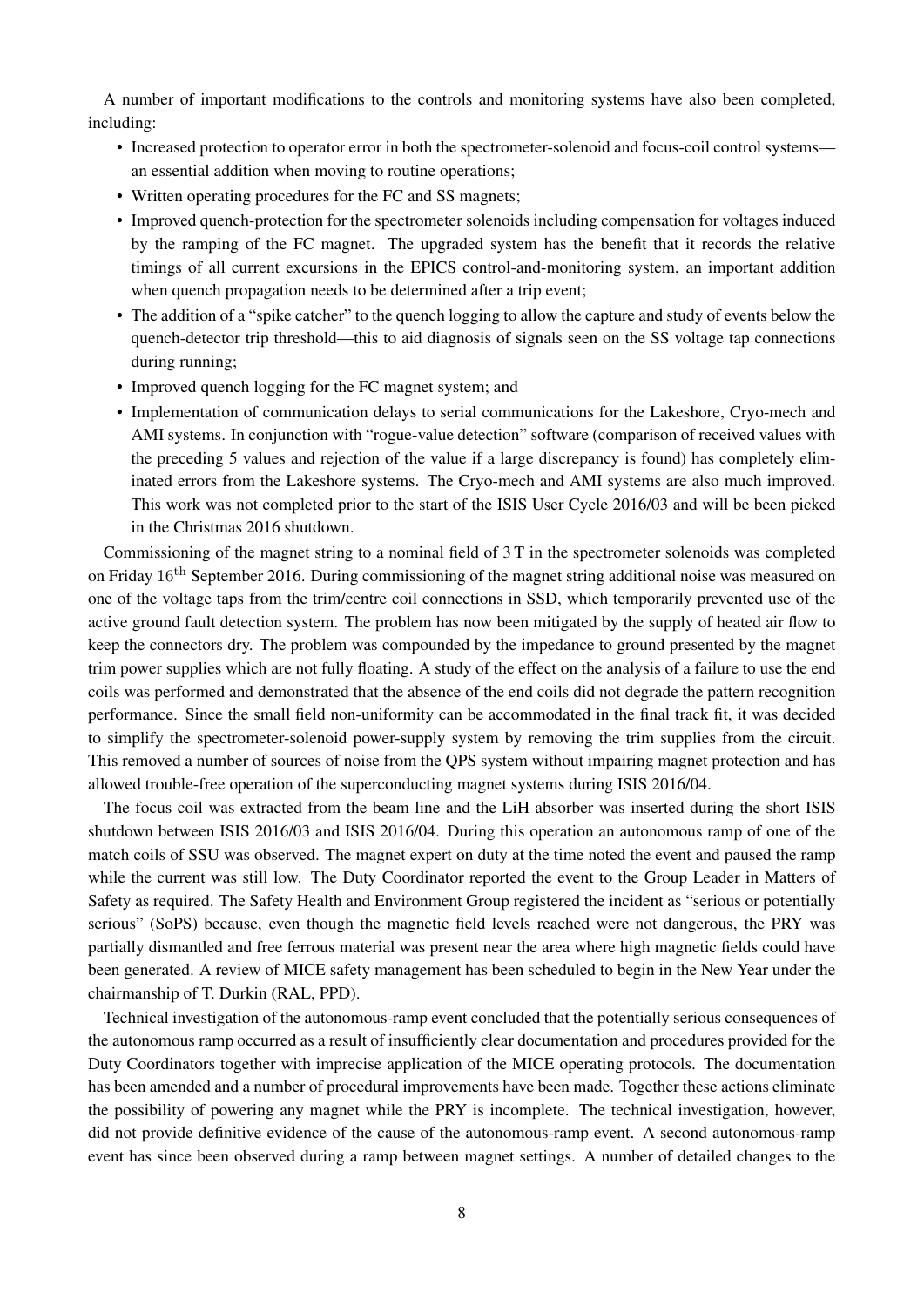controls-and-monitoring software significantly reduce the possibility of any future autonomous ramp and we have successfully operated the superconducting magnet channel for all of ISIS User Cycle 2016/04 without incident. This leads us to believe that the magnet channel can be operated safely with the current controls-andmonitoring software, but, the aforementioned incidents must be fully investigated to attempt to determine their cause. A rolling review of the controls-and-monitoring system has been established to investigate the controlsand-monitoring system. The objective is to find the cause of the autonomous-ramp behaviour or to determine that the probability of a recurrence is sufficiently low for the present mode of operation to continue. The review is chaired by K. Long (Imperial/ASTeC) and the review team includes B. Martlew, the Daresbury Laboratory Controls Group Leader. Technical experts from MICE make up the remainder of the review panel.

During the absorber change it was discovered that in the absence of the FC and a locked-out set of bellows, SSU and SSD were able to relax slightly on their mounts, releasing the strain accumulated during the preceding months of operation. It was necessary to return SSU and SSD to their former positions to allow the re-insertion of the FC. SSU and SSD were then re-surveyed for position.

The hydrogen system was cooled in R9 to below 40 K for the first time. Further cooling to the target 20 K was not possible due to the higher-than-expected heat load on the second stage of the cold-head. A number of improvements have been made, including:

- The removal of two pipes within the hydrogen turret that form part of the "pre-cool" circuit. The pre-cool circuit will not be used and the pipes in question caused a heat-leak within the hydrogen turret;
- The removal of a further two "pre-cool circuit" pipes outside of the hydrogen turret but within vacuum space that surrounds the hydrogen absorber vessel. These pipes caused an additional radiative load within the insulating vacuum;
- The removal of one hydrogen-supply pre-cool capillary pipe;
- The disconnection of two poorly-positioned thermal shorts in the hydrogen turret;
- The re-location of one stainless pressure-transducer link pipe;
- Additional heat sinking of four support struts within the hydrogen turrets. The shorts will move the heat load from the over-loaded second stage to the under-loaded first stage of the cryo-cooler;
- The installation of additional of MLI on absorber windows; and
- Increased clearance between the hydrogen-supply pipe and the magnet warm bore.

The measures detailed above are sufficient to warrant a further cooling attempt. The module is now reassembled in R9. Pump-down began on the 21<sup>st</sup> December 2016 and the cool-down was initiated on the 23rd December 2016.

ISIS User Cycle 2016/05 has been planned in 2 stages. The first three weeks of the data-taking period, which starts on the  $14<sup>th</sup>$  February 2017, will be dedicated to further study of emittance evolution using LiH in the "flip-mode" configuration. In preparation, commissioning of the focus coil in flip mode within the PRY will be carried out early in January 2017. The actions to be taken in the second three week period will be determined in January 2017 when the result of the second cool-down of the  $LH_2$  system is known. If the  $LH_2$ absorber achieves the required temperature in January 2017 it may be desirable to sacrifice a small amount of data taking time at the end of ISIS 2016/05 in order to gain more data-taking time with  $LH_2$  during ISIS User Cycle 2017/01.

#### 5 Risk

There have been no changes to the Risk Register over the reporting period. It was planned that the project would be in a position to retire the risk associated with the cooling of the liquid-hydrogen absorber in November 2016. This has not been possible but the progress made to date indicates that there is a reasonable probability that this risk can be retired in January 2017. The uncertainty in data-taking introduced by the retention of this risk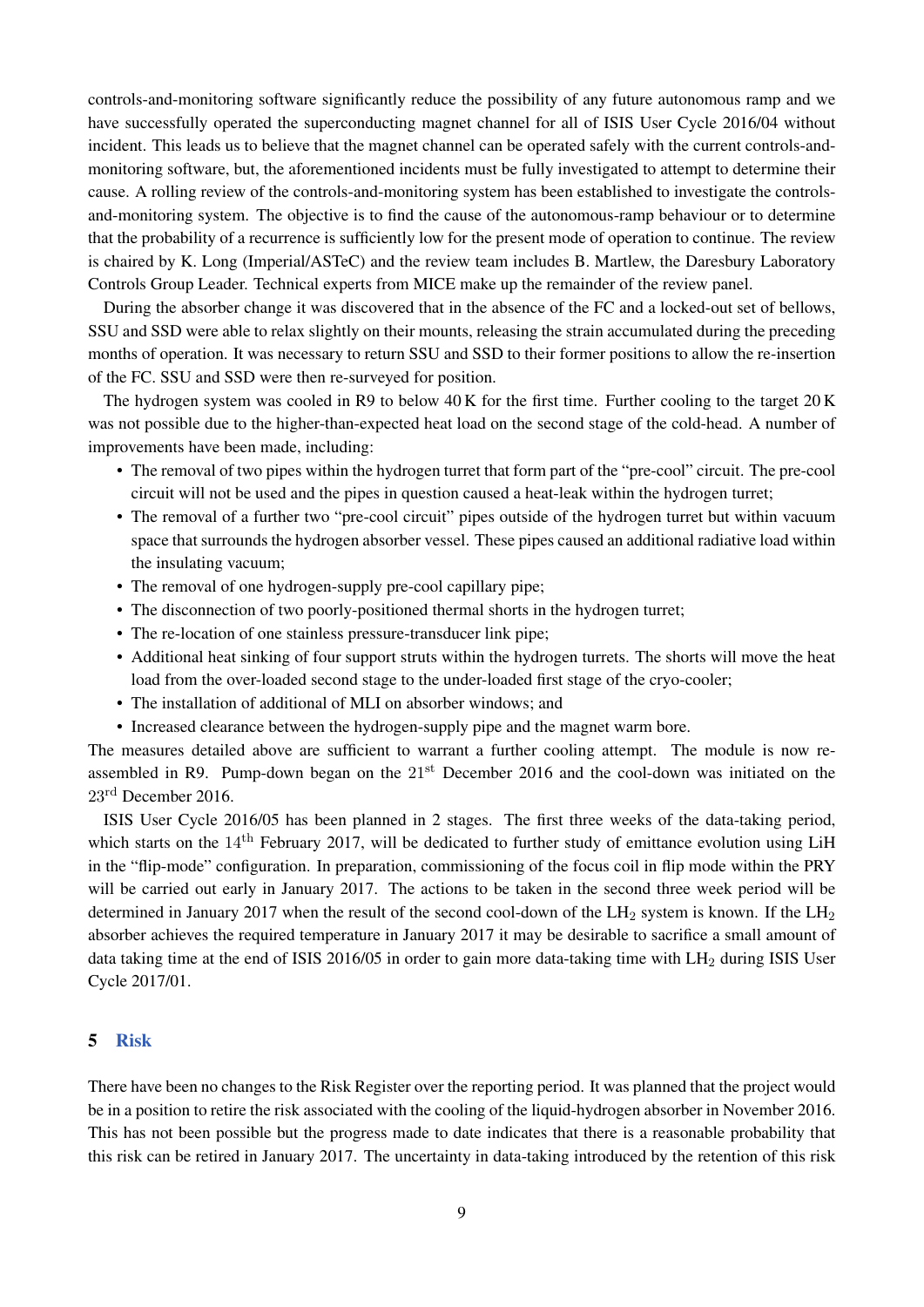has been mitigated by the use of a flexible plan for ISIS User Cycle 2016/05 as noted above. The anticipated evolution of risk is shown in figure [6.](#page-11-0)

Key risks from the project risk register are presented in table [1.](#page-12-0) MICE 23, the risk associated with the failure of equipment continues to be relevant as the equipment ages. Some of the costs related to maintenance and replacement of equipment have been anticipated and it will therefore be possible to manage the costs so incurred within this years budget. MICE 8, resourcing issues from the STFC and national labs, may rise in importance in the New Year as attempts to recruit new technical staff externally in collaboration with ISIS have not been successful. Additional technical resource will therefore need to be sought from within the RAL site staff and/or, possibly, from the University groups.

#### References

- <span id="page-9-0"></span>[1] R. Asfandiyarov *et al.*, "The design and construction of the MICE Electron-Muon Ranger," *JINST* 11 (2016), no. 10, T10007, [1607.04955](http://arXiv.org/abs/1607.04955).
- <span id="page-9-1"></span>[2] A. Dobbs, C. Hunt, K. Long, E. Santos, M. A. Uchida, P. Kyberd, C. Heidt, S. Blot, and E. Overton, "The reconstruction software for the MICE scintillating fibre trackers," *JINST* 11 (2016), no. 12, T12001, [1610.05161](http://arXiv.org/abs/1610.05161).
- <span id="page-9-2"></span>[3] The MICE collaboration, "Direct measurement of emittance using the MICE scintillating fibre tracker." [http://micewww.pp.rl.ac.uk/projects/analysis/wiki/Direct\\_measurement\\_](http://micewww.pp.rl.ac.uk/projects/analysis/wiki/Direct_measurement_of_emittance_using_the_MICE_scintillating_fibre_tracker) [of\\_emittance\\_using\\_the\\_MICE\\_scintillating\\_fibre\\_tracker](http://micewww.pp.rl.ac.uk/projects/analysis/wiki/Direct_measurement_of_emittance_using_the_MICE_scintillating_fibre_tracker).
- <span id="page-9-3"></span>[4] The MICE collaboration, "Multiple Coulomb Scattering in Lithium Hydride Absorbers." [http://micewww.pp.rl.ac.uk/projects/analysis/wiki/Multiple\\_Coulomb\\_](http://micewww.pp.rl.ac.uk/projects/analysis/wiki/Multiple_Coulomb_Scattering_in_Lithium_Hydride_Absorbers) [Scattering\\_in\\_Lithium\\_Hydride\\_Absorbers](http://micewww.pp.rl.ac.uk/projects/analysis/wiki/Multiple_Coulomb_Scattering_in_Lithium_Hydride_Absorbers).
- <span id="page-9-4"></span>[5] The MICE collaboration, "Design and expected performance of the MICE Demonstration of Ionization Cooling." [http://micewww.pp.rl.ac.uk/projects/analysis/wiki/Design\\_and\\_](http://micewww.pp.rl.ac.uk/projects/analysis/wiki/Design_and_expected_performance_of_the_MICE_Demonstration_of_Ionization_Cooling) [expected\\_performance\\_of\\_the\\_MICE\\_Demonstration\\_of\\_Ionization\\_Cooling](http://micewww.pp.rl.ac.uk/projects/analysis/wiki/Design_and_expected_performance_of_the_MICE_Demonstration_of_Ionization_Cooling).
- <span id="page-9-5"></span>[6] F. Drielsma, "Measurement of emittance with the MICE scintillating fibre trackers," in *18th International Workshop on Neutrino Factories and Future Neutrino Facilities Search (NuFact16) Quy Nhon, Vietnam, August 21-27, 2016*. 2016.
- [7] R. Bayes, "Measurements of the Multiple Coulomb Scattering of Muons by MICE," in *18th International Workshop on Neutrino Factories and Future Neutrino Facilities Search (NuFact16) Quy Nhon, Vietnam, August 21-27, 2016*. 2016.
- <span id="page-9-6"></span>[8] J.-B. Lagrange, C. Hunt, V. Palladino, and J. Pasternak, "The MICE Demonstration of Muon Ionization Cooling," in *Proceedings, 7th International Particle Accelerator Conference (IPAC 2016): Busan, Korea, May 8-13, 2016*, p. TUPMY004. 2016.
- <span id="page-9-7"></span>[9] K. Long and C. Whyte, "Progress in redefining the scope of the cooling demonstratiaon." <http://micewww.pp.rl.ac.uk/documents/177>, 2016.
- <span id="page-9-8"></span>[10] The MICE Executive Board, "MICE bimonthly project update  $\sharp 6$ ." <http://micewww.pp.rl.ac.uk/documents/180>, 2016.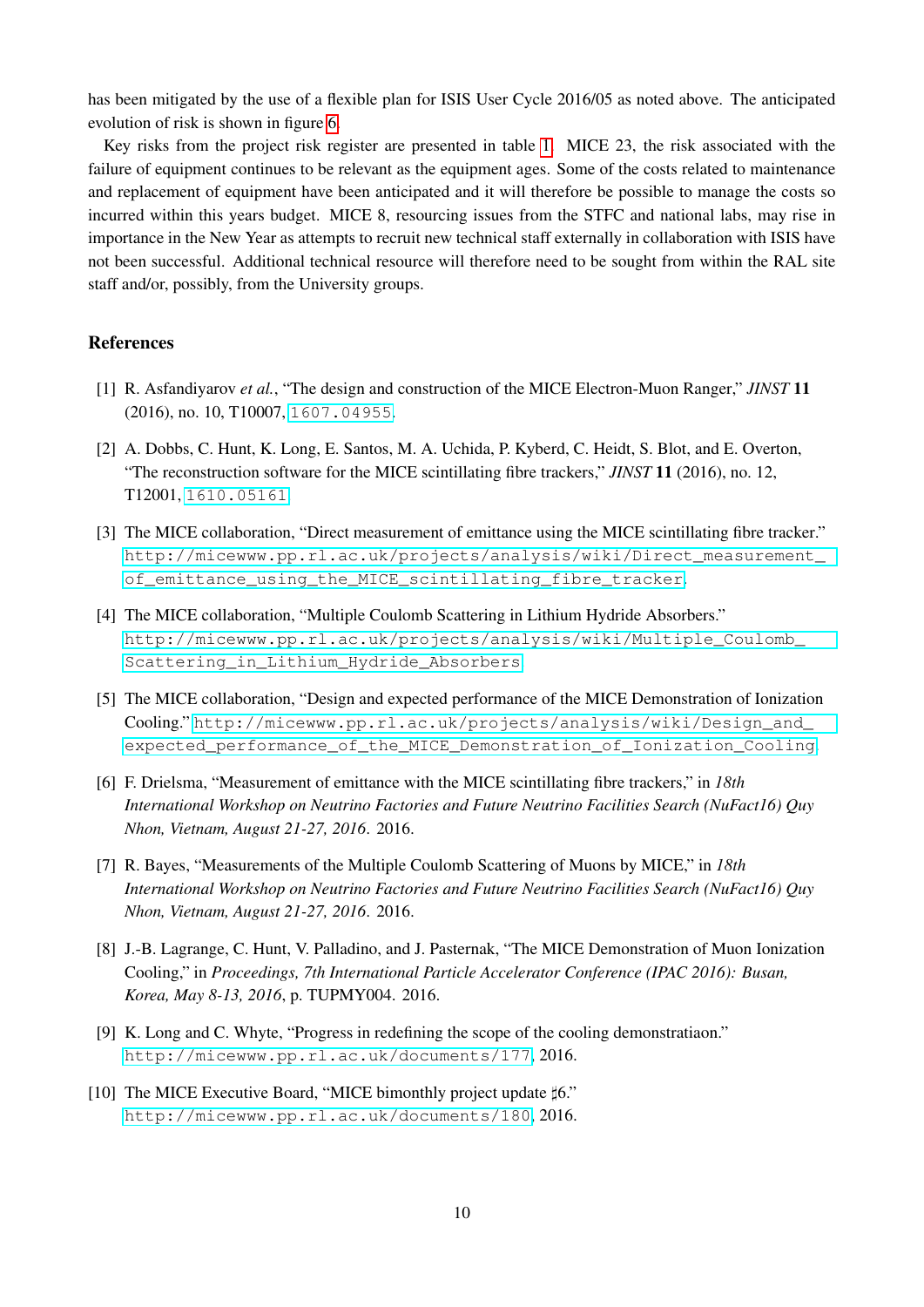| 31st July 2017       | Combined magnet operational tests to 2T complete | Combined magnet operational tests to 3T complete | LiH operational | Liquid Hydrogen system operational | 1st operation of M2D | End of Step IV Operations | End of Analysis |
|----------------------|--------------------------------------------------|--------------------------------------------------|-----------------|------------------------------------|----------------------|---------------------------|-----------------|
| $May-16$             | 31/07/16                                         | 15/08/16                                         | 15/11/16        | 14/02/17                           | 15/04/17             | 31/07/17                  | 31/07/18        |
| $Jul-16$             | 26/07/16                                         | 15/08/16                                         | 15/11/16        | 14/02/17                           | 15/04/17             | 31/07/17                  | 31/07/18        |
| Aug-16               |                                                  | 16/09/16                                         | 15/11/16        | 14/02/17                           | 15/04/17             | 31/07/17                  | 31/07/18        |
| $Sep-16$             |                                                  |                                                  | 15/11/16        | 14/02/17                           | 15/04/17             | 31/07/17                  | 31/07/18        |
| $Oct-16$             |                                                  |                                                  | 15/11/16        | 14/02/17                           | 15/04/17             | 31/07/17                  | 31/07/18        |
| <b>Nov-16</b>        |                                                  |                                                  | 15/11/16        | 14/02/17                           | 15/04/17             | 31/07/17                  | 31/07/18        |
| Dec-16               |                                                  |                                                  | 15/01/17        | 02/05/17                           | 15/05/17             | 31/07/17                  | 31/07/18        |
| $Jan-17$             |                                                  |                                                  |                 |                                    |                      |                           |                 |
| $Feb-17$<br>$Mar-17$ |                                                  |                                                  |                 |                                    |                      |                           |                 |
| $Apr-17$             |                                                  |                                                  |                 |                                    |                      |                           |                 |
| $May-17$             |                                                  |                                                  |                 |                                    |                      |                           |                 |
| $Jun-17$             |                                                  |                                                  |                 |                                    |                      |                           |                 |
| $Jul-17$             |                                                  |                                                  |                 |                                    |                      |                           |                 |
|                      | on time                                          | <1 month                                         | 1-2 months      | 2-4 months                         | 4+ months            | Complete                  |                 |

been retained. In future, changes in the projected milestone-completion dates are indicated using the colour place in the spring and early summer of 2016, only those milestones pertaining to the Step IV programme have Figure 4: MICE project dashboard. Following the national and international reviews of the project that took code defined in the legend. Completed milestones are shaded grey.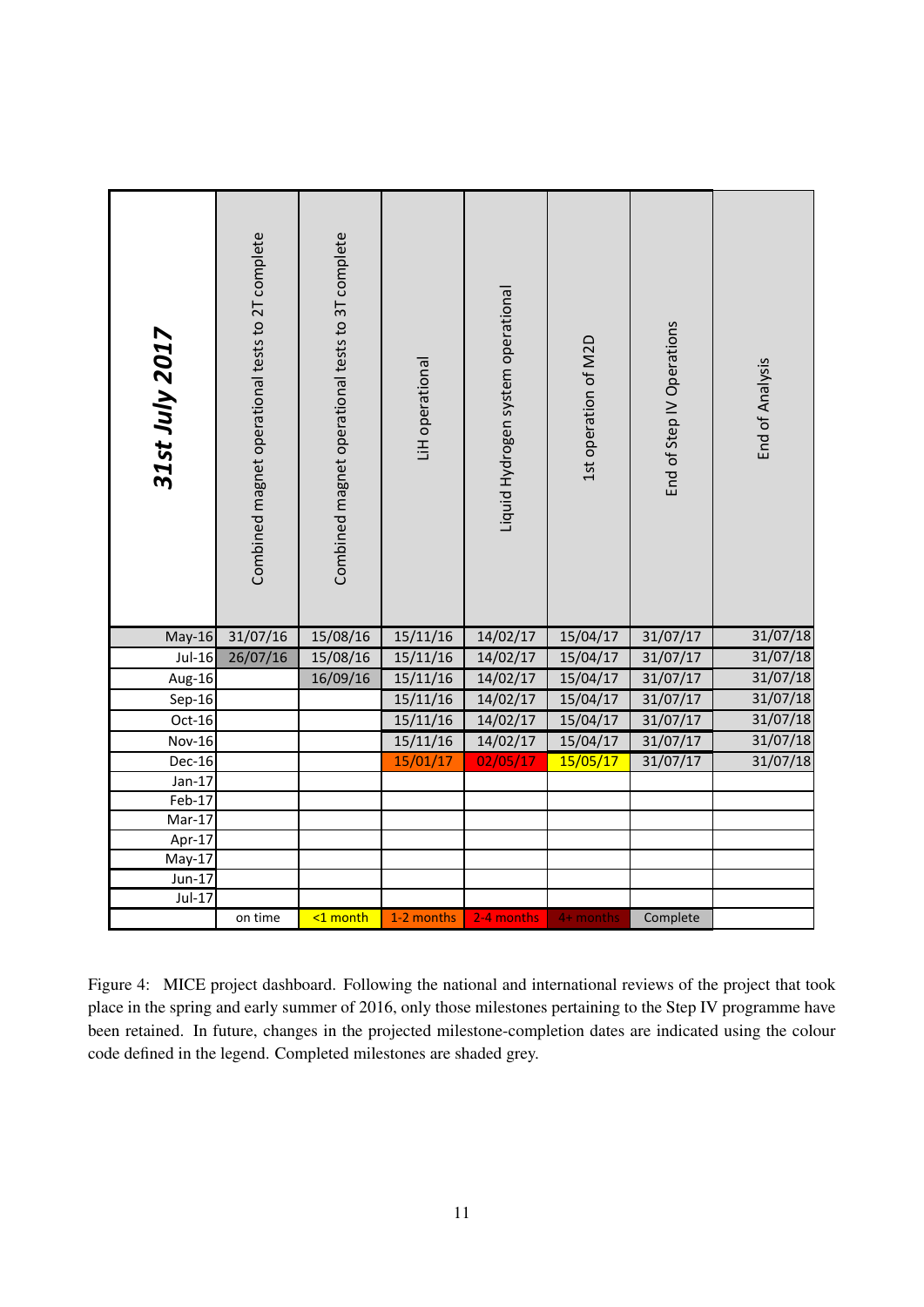

Figure 5: MICE milestone-slip chart. Following the national and international reviews of the project that took place in the spring and early summer of 2016, only those milestones pertaining to the Step IV programme have been retained.



<span id="page-11-0"></span>Figure 6: Expected evolution of top level risks.